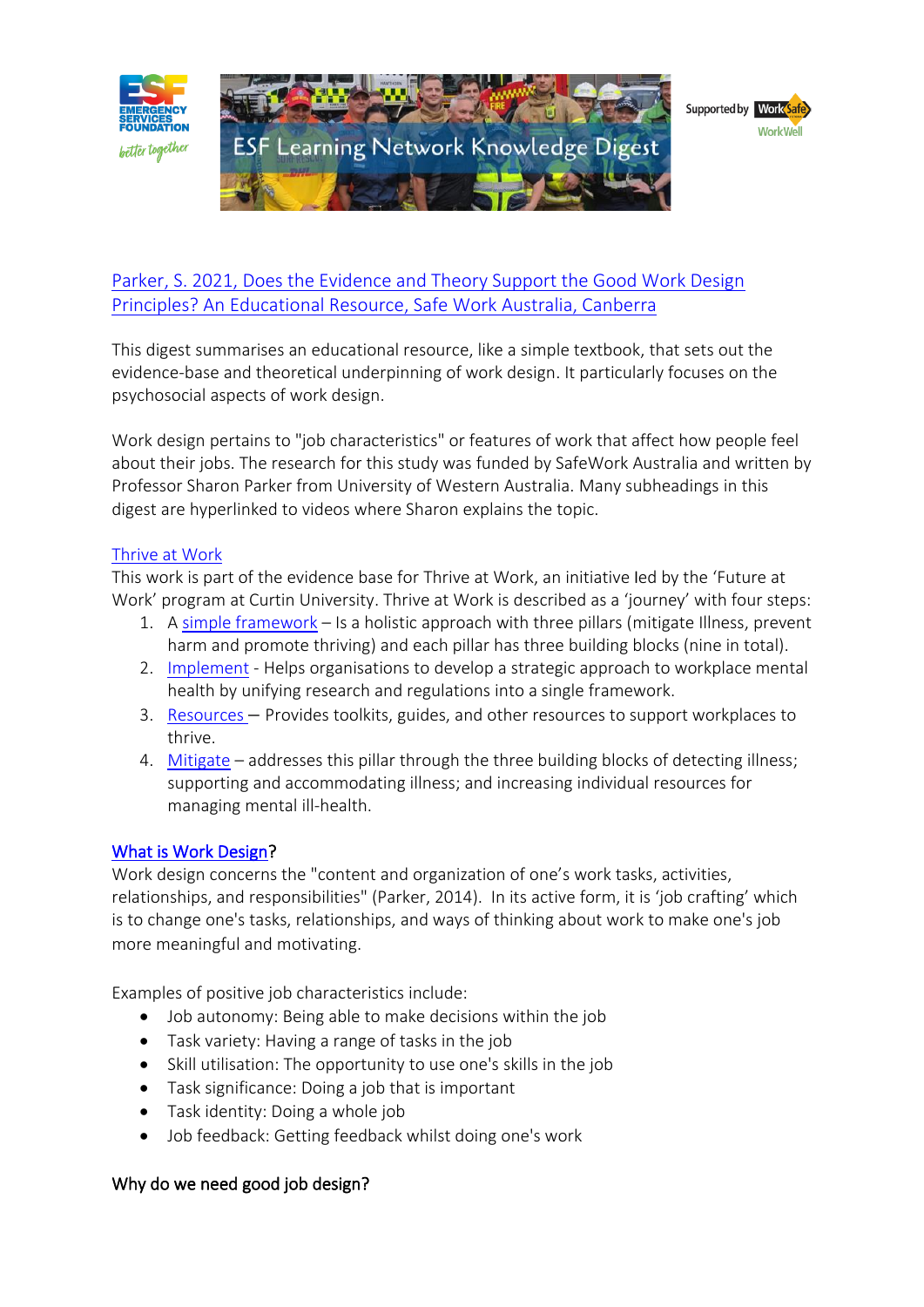

There is a legal basis for Work Design, as well as a human rights ('mental health for all') and a business case (productivity) basis.

Work Design can be leveraged as an intervention that addresses underlying organisational factors that determine mental health. This is because many job characteristics have been found to result in higher levels of motivation to work, and less stress from work which has run on effects in terms of productivity and the organisation meeting its targets.

### [Theories of work design](https://www.youtube.com/watch?v=t5RLRicTvSk)

In section four, the report describes and critiques the major psychosocial theories of work design (Job Characteristics Model; Demand-Control model; Sociotechnical Systems Theory). Key Insight: Many of the problems with contemporary work design, such as the tendency for managers to design simplified and narrow work, stem from the [historical dominance](https://www.youtube.com/watch?v=6bH52P8eK8M) of Taylorism (simplified, low-autonomy jobs) / Scientific Management.

The [Job Characteristics Model](https://www.youtube.com/watch?v=t5RLRicTvSk) is a prominent model in the Work Design literature. This Model advocates for strategies that address Taylorism to create better work designs (including job rotation, job enlargement, job enrichment, and self-managing teams)

### [How do you design/redesign work?](https://www.youtube.com/watch?time_continue=28&v=AMdXPvk10pw&feature=emb_logo)

Work design can be constrained by the situation, such as the need to turn out to incidents, but tasks, shift structure etc can always be crafted, altered, or negotiated.

Good work design covers multiple characteristics, physical, biomechanical, cognitive, and psychosocial. Examples of job crafting include:

- Focusing efforts on tasks that are most interesting
- Building new relationships with others at work
- Reducing uninteresting or unnecessary tasks
- Introducing better ways of doing things; and
- Obtaining more support from the supervisor

Imagine designing the role of a police officer. Illustrative work design decisions include:

- Which activities should be grouped together to form a meaningful police officer job?
- Which decisions should be made by officers and which by their supervisors?
- Should individual jobs be grouped together into a team?
- Can one build in routine tasks amidst complex ones to ensure officers are not overwhelmed?

### Conclusion: the value of job design and one size does not fit all